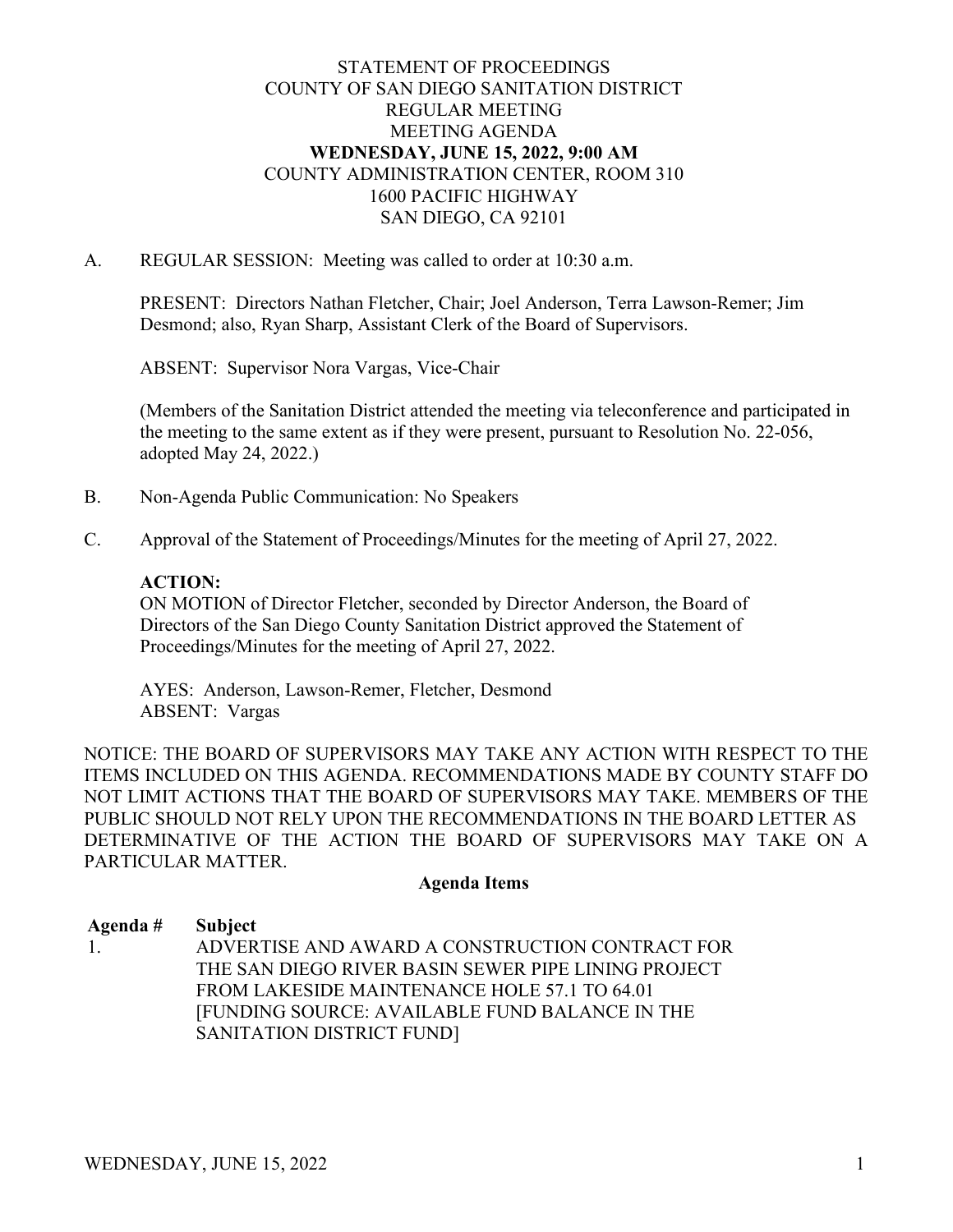- 2. GENERAL SERVICES QUITCLAIM A SEWER EASEMENT IN THE LAKESIDE AREA (VACATION NO. 2021-0254) [FUNDING SOURCE: DEPOSIT FROM THE APPLICANT]
- 3. NOTICED PUBLIC HEARING: PUBLIC HEARING TO APPROVE FEES AND CHARGES FOR FISCAL YEAR 2022-23 TAX ROLL OF SAN DIEGO COUNTY SANITATION DISTRICT, CAMPO WATER MAINTENANCE DISTRICT, AND COUNTY SERVICE AREA NO. 137 – LIVE OAK SPRINGS WATER SYSTEM

(RELATES TO BOARD OF SUPERVISORS AGENDA NO. 04)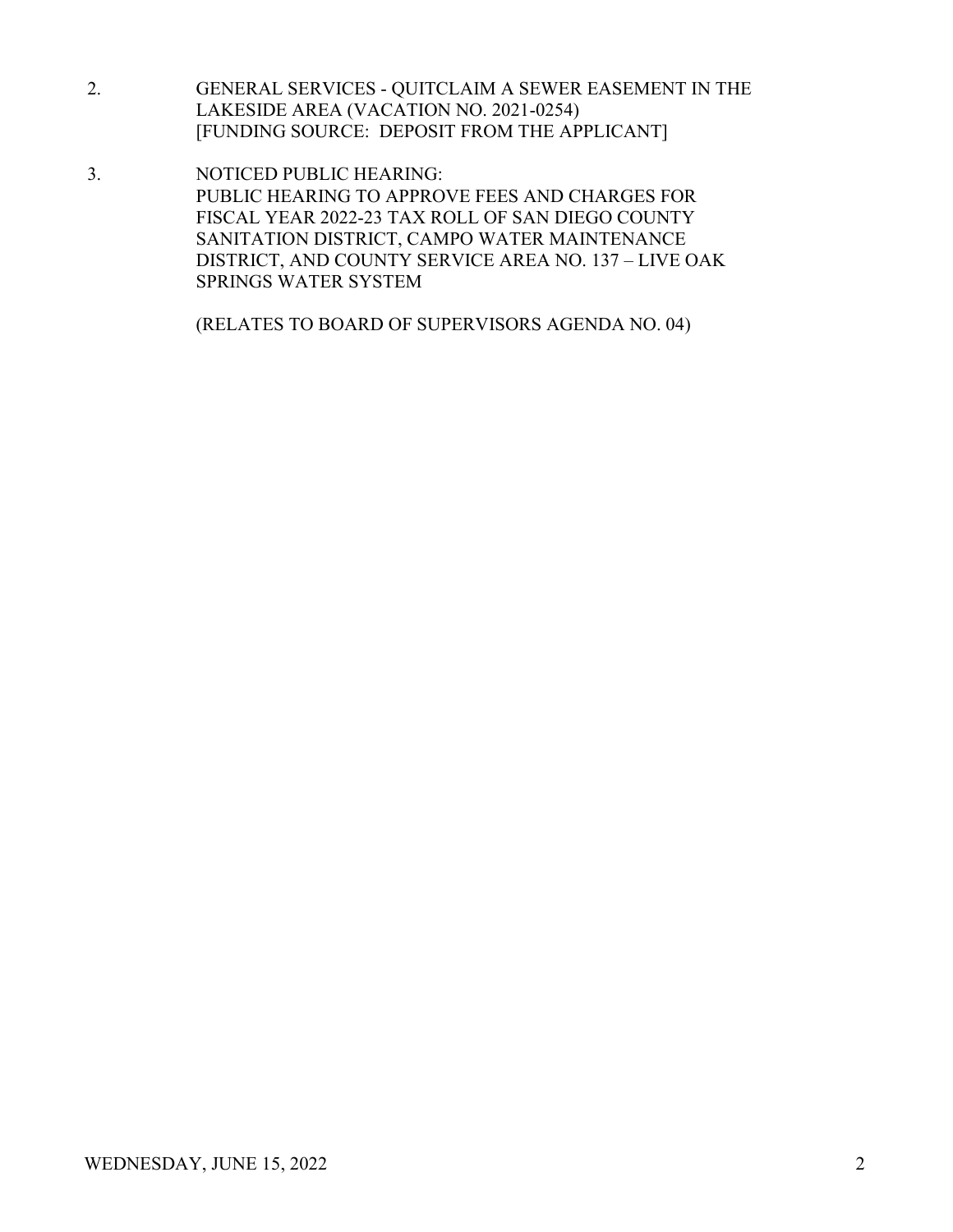# **1. SUBJECT: ADVERTISE AND AWARD A CONSTRUCTION CONTRACT FOR THE SAN DIEGO RIVER BASIN SEWER PIPE LINING PROJECT FROM LAKESIDE MAINTENANCE HOLE 57.1 TO 64.01 (DISTRICT: 2)**

### **OVERVIEW**

The Department of Public Works manages a sewer system maintenance program for communities that are within the jurisdiction of the San Diego County Sanitation District (District). The District provides wastewater service to nearly 36,000 customers in the unincorporated areas of San Diego County. Most of the wastewater from the District service areas is conveyed through a network of pipelines and pump stations to the City of San Diego's Point Loma Treatment Plant for treatment and disposal. Several wastewater agencies utilize the District's pipelines, including the cities of Chula Vista, El Cajon, La Mesa, Lemon Grove, National City, San Diego, Otay Water District, and the Padre Dam Municipal Water District. The District performs routine cleaning, inspections, repairs, and capital projects to rehabilitate and replace portions of the wastewater system.

As part of our wastewater system the District owns and maintains a 30-inch trunk sewer, known as the Cottonwood Trunk Sewer, that generally parallels the San Diego River in the incorporated City of Santee. A trunk sewer is a large diameter pipeline that collects and conveys wastewater flows from smaller local branch pipelines.

The existing trunk sewer that is approximately 20,000 feet long underwent a regularly scheduled National Association of Sewer Service Pipeline Assessment Certification Program and Maintenance Hole Assessment Certification Program inspection to review and evaluate the condition of the pipeline system. The surveys and accompanying technical report identified several deficiencies in the pipe along the 6,600-linear feet of the trunk sewer. The District has prioritized this repair due to the volume of material that is transported in the pipe and the proximity to the San Diego River. The closest sewer segment is approximately 85 feet, and the furthest sewer segment is approximately 450 feet away from the San Diego River.

The San Diego River Basin (LSMH0057.1-LSMH0064.01) Sewer Pipe Lining Project (Project) will strengthen the existing pipeline through this segment of the trunk sewer by inserting a reinforced liner for approximately 6,600 linear feet; the upstream end is located at Lakeside Sports Park and the downstream end is located at Magnolia Avenue. This installation method is trenchless and will provide corrosion-resistant lining with structural support to reduce risk of sewer failure from pipe rupture and subsequent spills and extend the life of the existing pipe. This work also includes the rehabilitation of interior concrete surfaces within an existing wastewater flow meter chamber where there is a device to measure the amount of wastewater crossing through the pipe. Existing intersecting maintenance hole locations will be coated with an epoxy that will adhere to the interior of the pipeline to extend the life of their concrete surfaces.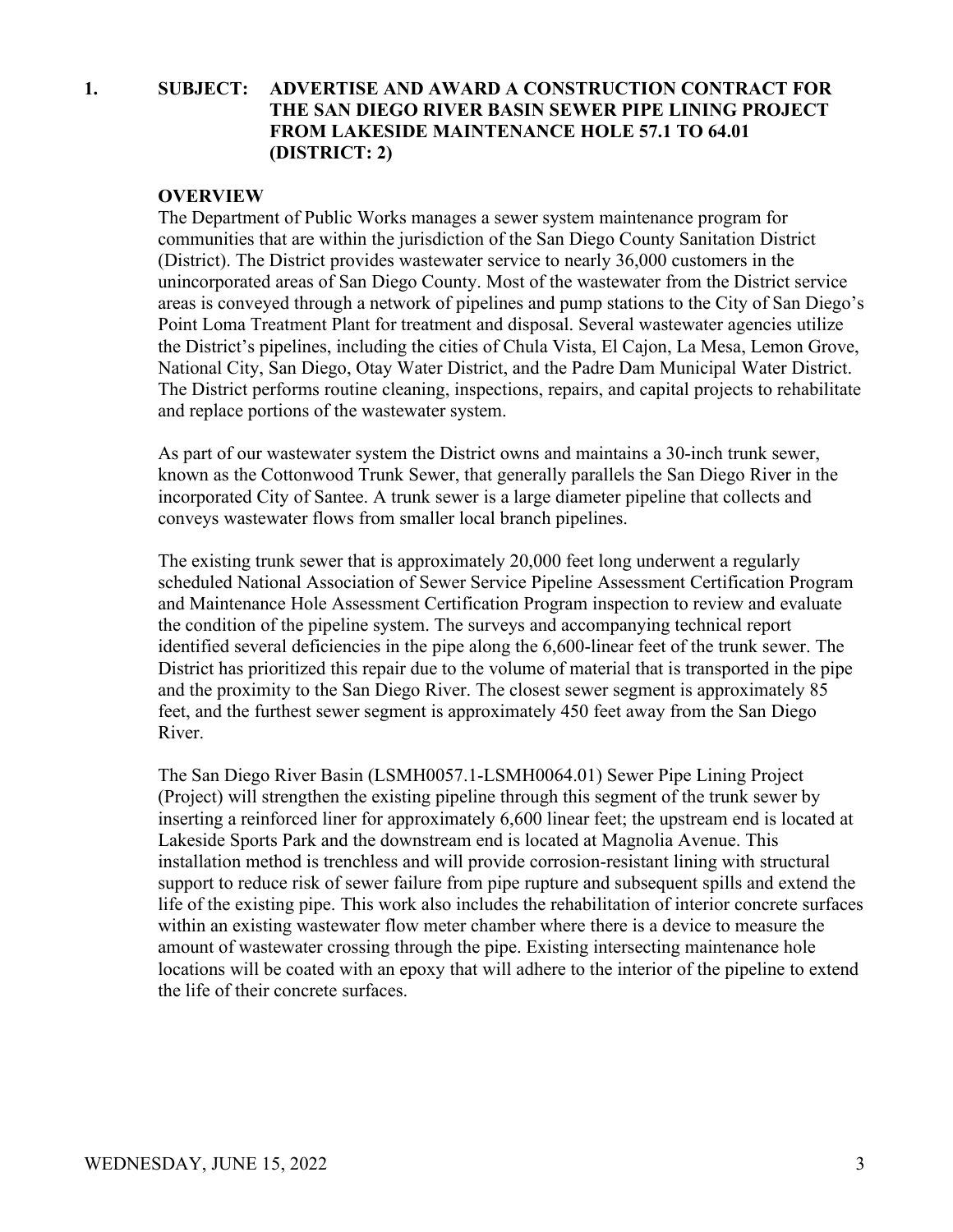The Project's trenchless approach to design engineering and construction methods are the least environmentally impactful and least disruptive to the surrounding community while meeting the Project objectives. The Project will provide structural support to an approximately 6,600 feet long section of an aging and degraded sewer and maintain reliability and continued service for the District, while reducing the construction waste that would have been generated from replacing the existing sewer. Reducing construction waste extends the life of landfills and supports sustainability goals by reducing vehicle miles traveled (VMT) and greenhouse gas emissions (GHG). The infrastructure enhancements realized through the completion of this project will also benefit the surrounding communities by reducing the risk of sewage spills and adverse impacts to water quality.

The engineering plans and specifications for the Project are complete, and the Project is ready to be advertised for construction. Prior to the start of construction, road work signs will be placed notifying the public of the locations, approximate dates, and activities, including noise and odor. In addition, Project information will be posted on social media for the public, and notifications, such as mailers and doorhangers, will be provided in English and Spanish to surrounding residences and businesses according to the available Language Spoken at Home data from the U.S. Census Bureau, the percentage of English speakers in this area is 80.5% and Spanish speakers is 17%. During construction which is estimated to last up to one year depending on site conditions, traffic control measures will be in place at the intersection of the Walker Preserve Trail and Magnolia Avenue to limit impacts to the community. Additionally, the contractor will monitor the condition of the existing pipelines and will take measures to contain odor and avoid service interruptions.

This is a request to approve the advertisement and subsequent award of a construction contract to the lowest responsive and responsible bidder for the Project. The total construction cost for the Project is estimated at \$4,000,000 including a construction contingency of 20% for unforeseen conditions during construction. The funding source is available fund balance in the Sanitation District Fund.

# **RECOMMENDATION(S)**

# **CHIEF ADMINISTRATIVE OFFICER**

- 1. Find that the proposed action is exempt under the California Environmental Quality Act (CEQA) pursuant to Section 15301 of the state CEQA Guidelines, because it involves maintenance of an existing County-maintained facility involving no or negligible expansion of existing use.
- 2. Authorize the Director, Department of Purchasing and Contracting, to advertise and award a construction contract for the San Diego River Basin Sewer Pipe Lining Project from Lakeside Maintenance Hole 57.1 to 64.01 and to take any action authorized by Section 401 et seq., of the Administrative Code with respect to contracting for the Construction Contract for the Project.
- 3. Designate the Director, Department of Public Works, as County Officer responsible for administering the construction contract, in accordance with Board Policy F-41, Public Works Construction Projects.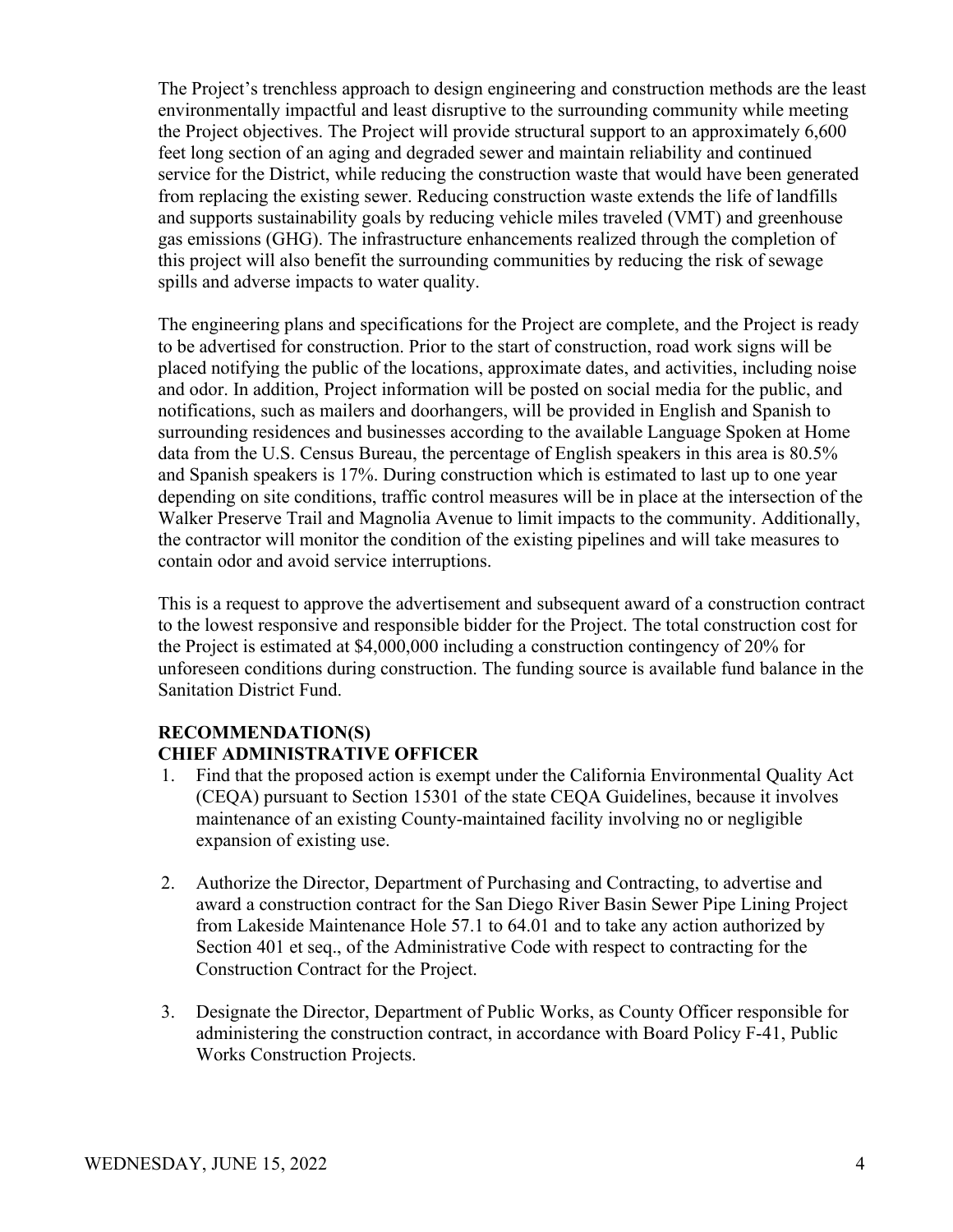### **EQUITY IMPACT STATEMENT**

The San Diego County Sanitation District strives to preserve, enhance, and promote quality of life and environmental resources through the implementation of programs and projects that improve regional community health and environmental quality, while simultaneously complying with mandatory federal and state regulations governing sewer discharges. The infrastructure enhancements realized through the completion of this project will benefit the surrounding communities by reducing the risk of sewage spills and adverse impacts to water quality.

### **FISCAL IMPACT**

Funds for this request are included in the Fiscal Year 2021-22 Operational Plan in the San Diego County Sanitation District. If approved, construction costs for the San Diego River Basin (LSMH0057.1-LSMH0064.01) Pipe Lining Project are estimated to be \$4,000,000 in Fiscal Year 2021-22, including contingency. The funding source is available fund balance in the Sanitation District Fund. There will be no change in net General Fund cost and no additional staff years.

### **BUSINESS IMPACT STATEMENT**

When approved by the Board of Directors for advertising and award, District construction contracts are competitively and publicly bid and help stimulate the local economy by creating primarily construction-related employment opportunities. All workers employed on public works projects must be paid the prevailing wages determined by the California Department of Industrial Relations, according to the type of work and location of the project. The prevailing wage rates are usually based on rates specified in collective bargaining agreements. Whereas, the project cost will be greater than \$1 million, a skilled and trained workforce requirement will be included in the contract in compliance with the County's Working Families Ordinance requirements for County construction projects over \$1 million.

### **ACTION:**

ON MOTION of Director Desmond, seconded by Director Fletcher, the Board of Directors of the San Diego County Sanitation District took action as recommended, on Consent.

AYES: Anderson, Lawson-Remer, Fletcher, Desmond ABSENT: Vargas

# **2. SUBJECT: GENERAL SERVICES - QUITCLAIM A SEWER EASEMENT IN THE LAKESIDE AREA (VACATION NO. 2021-0254) (DISTRICT: 2)**

### **OVERVIEW**

The Asset Management Division of the Department of General Services is processing a request to quitclaim a sewer easement granted to the San Diego County Sanitation District (District). The easement encumbers a portion of the applicant's property located between State Route 67 and Woodside Avenue between Riverview and Winter Gardens Boulevard that is in the Lakeside area of unincorporated San Diego County and within the Lakeside Community Plan Area (Attachment A). Quitclaiming of an easement is a process to give up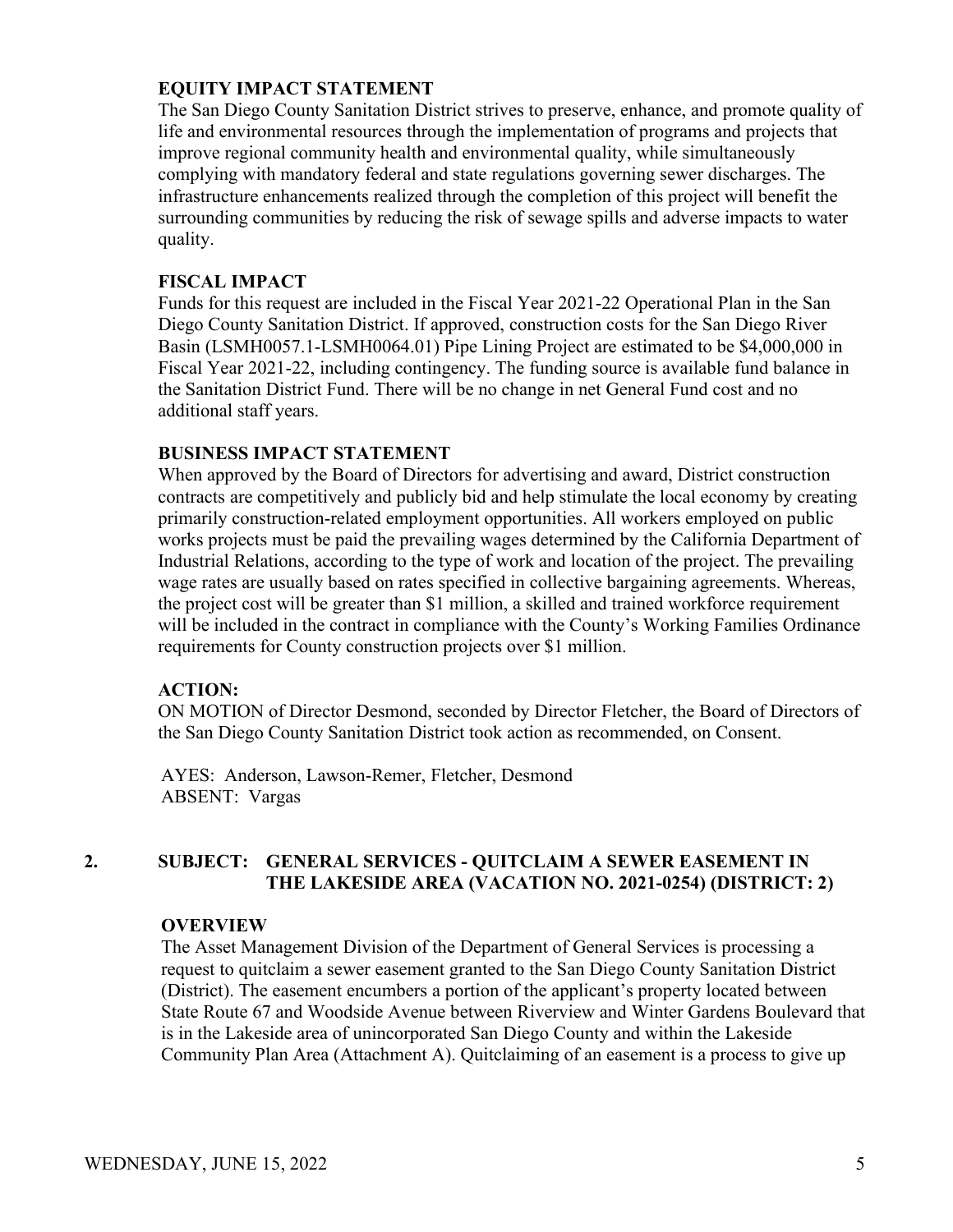all right, title, and interest granted to the District encumbering a particular property. Quitclaiming a sewer easement may be requested by the public if the easement is found to no longer be required for District purposes. In many cases, quitclaiming a sewer easement can be a public benefit through improved use of the land made available by the quitclaim. This quitclaim will allow the owner to expand an existing skilled nursing facility where a portion of the easement is located.

If authorized by the Board of Directors of the District, the Director of the Department of General Services or a designee will execute and record a deed to quitclaim the District's interest in the sewer easement described and depicted in Attachment B.

# **RECOMMENDATION(S) CHIEF ADMINISTRATIVE OFFICER**

- 1. Find that the proposed action is not subject to review under California Environmental Quality Act (CEQA) pursuant to CEQA Guidelines Section 15060(c)(2) and (3) because it would not have a direct or indirect effect on the environment as it will only result in the quitclaiming of an unnecessary easement interest, the action is not a project as defined in CEQA Guidelines Section 15378, and even if such action was subject to review under CEQA, it is categorically exempt under CEQA Guidelines Section 15305 because it is a minor alteration in land use limitation that will not result in land use or density changes.
- 2. Find that the sewer easement is no longer required for District purposes.
- 3. Approve and authorize the Director, Department of General Services, or a designee, to execute and record a quitclaim deed for the sewer easement described in Attachment B.

# **EQUITY IMPACT STATEMENT**

The removal of an encumbrance from private land that is no longer needed for sewer purposes will provide an overall public benefit and improve use of the land made available by the termination of the easement. The property is in a commercial area and will allow the owner to expand an existing skilled nursing facility where a portion of the easement was located. The proposed and existing buildings on the property will be served by the existing sewer facilities constructed on the property that were built outside of the sewer easement.

# **FISCAL IMPACT**

Funds for this request are included in the Fiscal Year 2022-23 CAO Recommended Operational Plan in the Department of General Services. If approved, this request will result in estimated costs and revenue of \$4,000 to obtain District authorization and process the proposed quitclaim. The funding source is a deposit from the applicant. There will be no change in net General Fund cost and no additional staff years.

#### **BUSINESS IMPACT STATEMENT**  $N/A$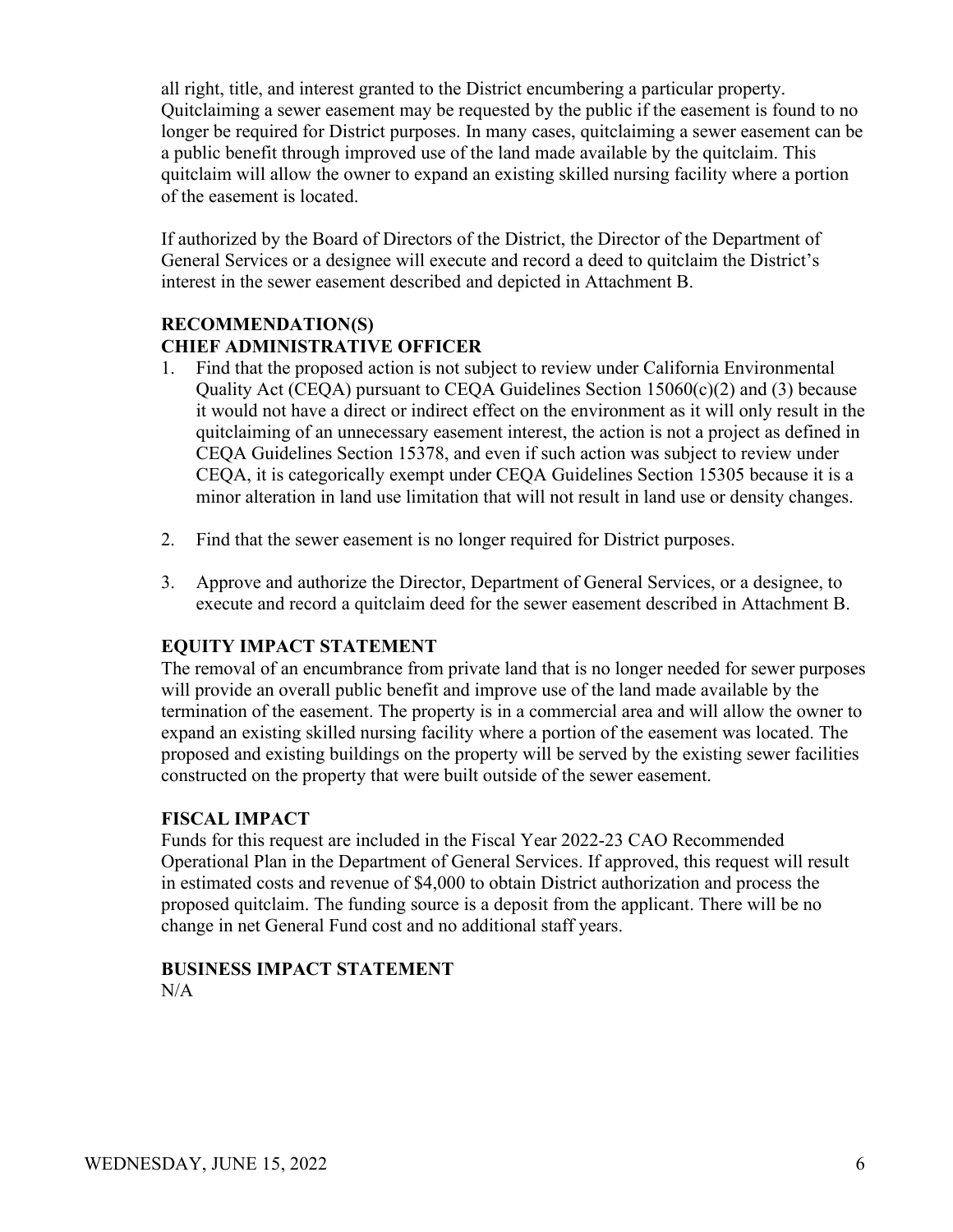### **ACTION:**

ON MOTION of Director Desmond, seconded by Director Fletcher, the Board of Directors of the San Diego County Sanitation District took action as recommended, on Consent.

AYES: Anderson, Lawson-Remer, Fletcher, Desmond ABSENT: Vargas

**3. SUBJECT: NOTICED PUBLIC HEARING: PUBLIC HEARING TO APPROVE FEES AND CHARGES FOR FISCAL YEAR 2022-23 TAX ROLL OF SAN DIEGO COUNTY SANITATION DISTRICT, CAMPO WATER MAINTENANCE DISTRICT, AND COUNTY SERVICE AREA NO. 137 - LIVE OAK SPRINGS WATER SYSTEM (DISTRICTS: 1, 2, & 4)**

### **OVERVIEW**

The San Diego County Sanitation District (Sanitation District) provides sanitary sewer service to several unincorporated communities including Spring Valley, Lakeside, Alpine, Winter Gardens, East Otay Mesa, Campo, Julian, and Pine Valley. The County of San Diego (County) Board of Supervisors serves as the Sanitation District's Board of Directors. The Campo Water Maintenance District (Water District) provides water service to the unincorporated community of Campo. The County Service Area No. 137 - Live Oak Springs Water System (CSA 137) is County special district that provides water service to the unincorporated community of Boulevard. Sanitation District annual sewer service charges and annual water service charges for both the Campo Hills zone of the Water District and CSA 137 are collected on the property tax roll. Service charges for the Rancho del Campo zone of the Campo Water District are billed directly to customers.

On April 12, 2017 (SA1), the Board of Directors of the Sanitation District approved a five-year sewer rate package through Fiscal Year (FY) 2021-22. Today's recommended action is to place the annual sewer service charges on the tax roll for FY 2022-23. This action does not change the previously approved annual sewer rates, and the annual sewer service charges for FY 2022-23 will remain unchanged from FY 2021-22. Single-family residential customers will be assessed an annual sewer charge of \$516.95 per equivalent dwelling unit (EDU). An EDU is a standard unit of measure based on the average volume of wastewater flow generated by a typical single-family residential dwelling.

On April 6, 2011 (1), the Board of Supervisors approved water rates for customers of the Campo Hills zone of the Campo Water District. Today's recommended action is to place the annual water rate charges on the tax roll for FY 2022-23. This action does not change the previously approved annual water rates for Campo Hills, and the annual water rate for FY 2022-23 will remain unchanged from FY 2021-22 at \$1,320 per year for residential and commercial customers.On November 18, 2020 (3), the Board of Supervisors approved a three-year water rate package for Live Oak Springs Water System (CSA 137) through FY 2022-23. Today's recommended action is to place these previously approved charges on the tax roll for FY 2022-23. This action does not change the previously approved three-year water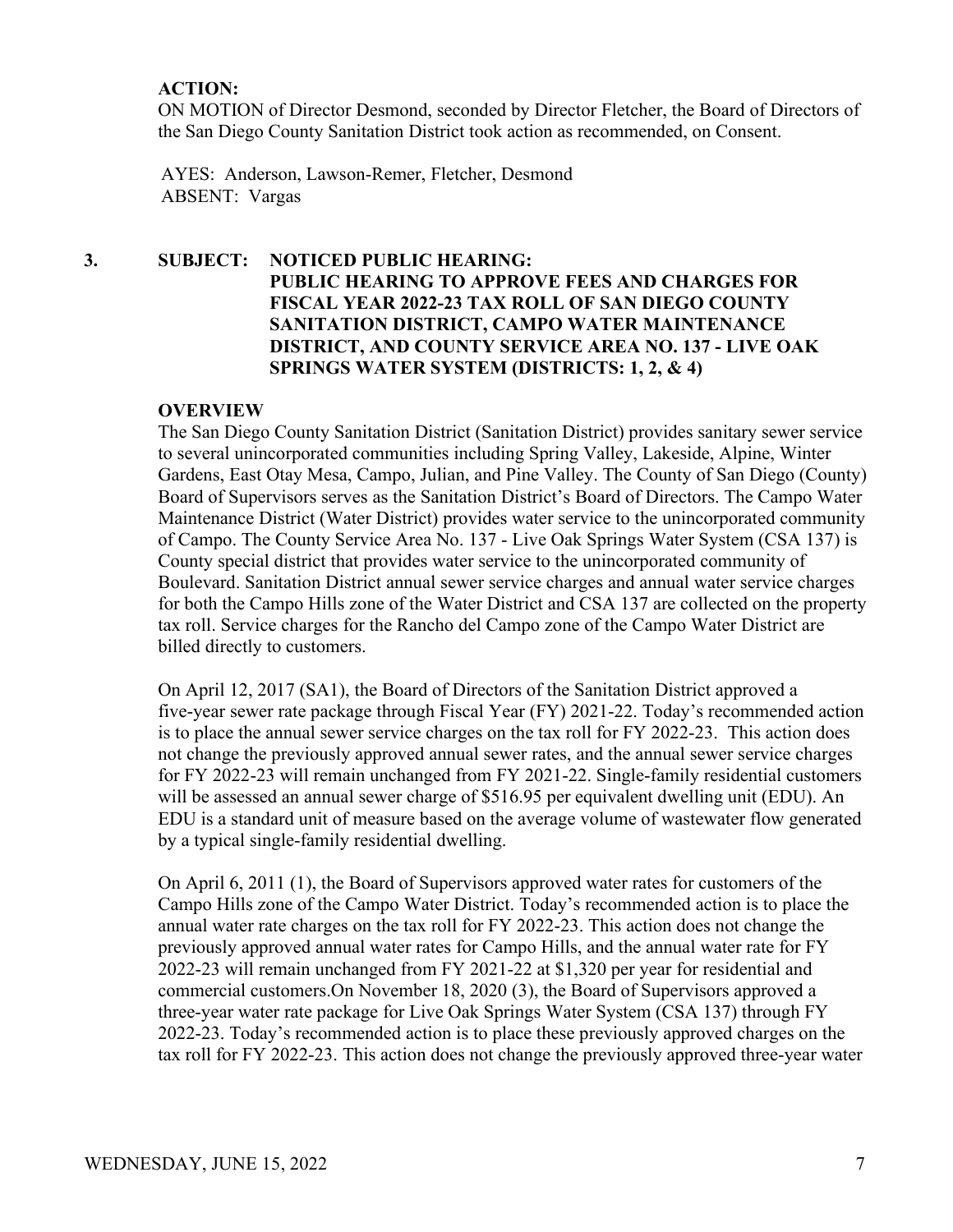rate package for Live Oak Springs, which included a schedule of water rates to achieve full-cost recovery of operational costs during this three-year period. Water charges are comprised of two components, a fixed base charge and a variable consumption charge. The approved three-year water rates include a base charge and a consumption charge. The base charge for FY 2022-23 will increase from \$96.48 to \$99.86. The variable consumption charge includes a two-tiered rate structure based on the amount of water a customer uses measured in hundred cubic feet (HCF), where one HCF is equal to approximately 748 gallons. For Tier 1 (up to 4 HCF per month), the rate will increase from \$10.64 to \$11.01 per HCF. Tier 1 represents typical indoor water usage for a household with two occupants as defined by the California Water Board. For Tier 2 (over 4 HCF per month), the rate will increase from \$13.24 to \$13.70 per HCF. Tier 2 represents a higher water usage for a household that may include more than two occupants and landscape irrigation demand. A table summarizing the charges is provided below:

| Table of Approved Charges - Sanitary Sewer Service & Water Service - Fiscal Year 2022-23 |                          |                                     |                     |                              |
|------------------------------------------------------------------------------------------|--------------------------|-------------------------------------|---------------------|------------------------------|
| <b>Special District</b>                                                                  | Approximate              | <b>Current Service</b>              | FY 2022-23          | <b>District</b>              |
|                                                                                          | No. of                   | Rate                                | <b>Service Rate</b> |                              |
|                                                                                          | <b>Customers</b>         |                                     |                     |                              |
| San Diego County                                                                         | 37,000                   | $$516.95/EDU*$ per                  | $$516.95/EDU$ per   | 1, 2, 8, 4                   |
| <b>Sanitation District</b>                                                               |                          | year                                | year                |                              |
| Campo Water                                                                              |                          |                                     |                     |                              |
| Maintenance                                                                              |                          |                                     |                     |                              |
| District                                                                                 |                          |                                     |                     |                              |
| Campo Hills Zone                                                                         | 222                      | $$1,320$ per year                   | $$1,320$ per year   | $\overline{2}$               |
| Rancho Del                                                                               | 39                       | <b>Billed Directly to Customers</b> |                     | $\overline{2}$               |
| Campo                                                                                    |                          |                                     |                     |                              |
| Live Oak Springs                                                                         | 89                       | See below                           | See below           | $\overline{2}$               |
| Water System                                                                             |                          |                                     |                     |                              |
| <b>Base Rate</b>                                                                         | $\overline{\phantom{a}}$ | \$96.48 per month                   | \$99.86 per month   | $\qquad \qquad \blacksquare$ |
| Tier $1$ (up to $4$                                                                      | $\overline{\phantom{0}}$ | \$10.64 per HCF**                   | \$11.01 per HCF     |                              |
| HCF                                                                                      |                          | per month                           | per month           |                              |
| Tier 2 (over 4                                                                           |                          | \$13.24 per HCF                     | \$13.70 per HCF     |                              |
| HCF                                                                                      |                          | per month                           | per month           |                              |

*\*Equivalent Dwelling Unit \*\* Hundred Cubic Feet*

No action is requested today to approve or revise the associated rate packages. Service charges for the Sanitation District, the Campo Hills zone of the Campo Water District, and Live Oak Springs Water System (CSA 137) have historically been collected on the tax roll. Placing annual service charges on the tax roll minimizes administrative costs by eliminating the need for monthly billing and payment collection, and those savings are passed along to the customers when the annual fee is established.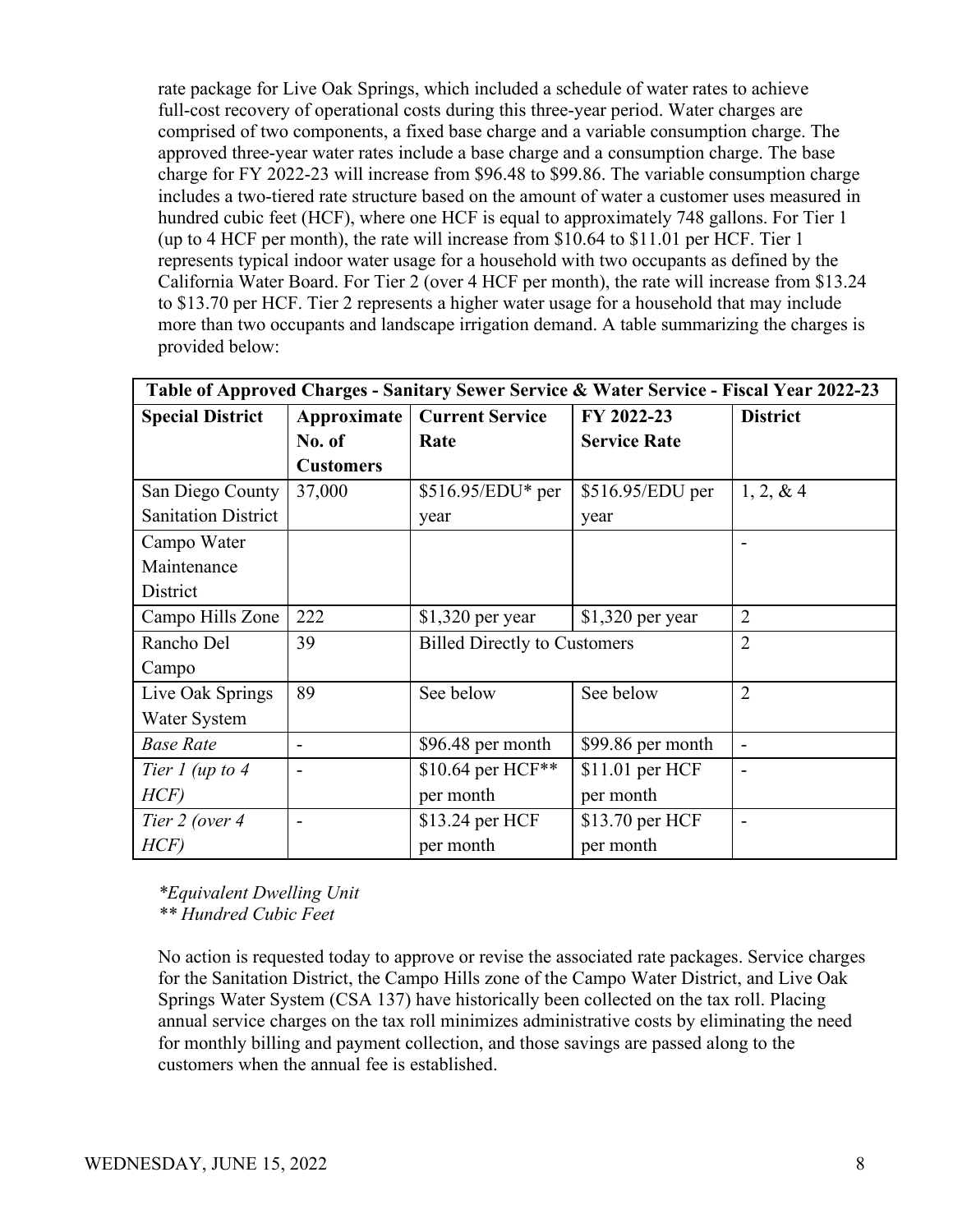A public hearing is required to levy sewer and water service charges on the property tax rolls. This is a request to conduct a public hearing on the San Diego County Sanitation District, Campo Water Maintenance District, and County Service Area No. 137 - Live Oak Springs Water System tax roll reports, and to adopt resolutions approving collection of sewer and water service charges on the FY 2022-23 tax rolls. If the Board of Directors and/or Board of Supervisors does not adopt the resolutions, the sewer and water service charges cannot be placed on the tax rolls for FY 2022-23. Without the funds generated by assessments, services for sewer and water could not be provided, and capital improvements and maintenance would be deferred. If deferred, administrative costs to collect funds, set up accounts and handle arrearages would be incurred and passed on to rate payers.

### **RECOMMENDATION(S) CHIEF ADMINISTRATIVE OFFICER**

Acting as the Board of Directors of the San Diego County Sanitation District: Adopt a Resolution titled: RESOLUTION AUTHORIZING SEWER SERVICE CHARGES FOR FISCAL YEAR 2022-23 TO BE COLLECTED ON THE TAX ROLL (Attachment D).

### **EQUITY IMPACT STATEMENT**

The San Diego County Sanitation District, Campo Water Maintenance District, and County Service Area No. 137-Live Oak Springs Water System strive to preserve, enhance, and promote quality of life, health and safety, sustainability, equity, and environmental resources through the implementation of programs and projects that improve community safety and environmental quality while services that enhance the community by increasing the well-being of our residents and our environments while simultaneously complying with mandatory federal, state, and local regulations.

### **FISCAL IMPACT**

Funds for the proposed action are included in the Fiscal Year 2022-23 CAO Recommended Operational Plan in the Department of Public Works San Diego County Sanitation District (Sanitation District), Campo Water Maintenance District, and County Service Area No. 137 – Live Oak Springs Water System (CSA 137). The annual sewer and water service charges from customers will generate approximately \$27.35 million in revenue for the Sanitation District, \$0.3 million for the Campo Water Maintenance District, and \$0.2 million for Live Oak Springs Water System-CSA 137. Effective July 1, 2022, the sewer rate will reflect the increase approved by the Board of Directors of the Sanitation District on April 12, 2017 (SA1); the CSA 137 water rate will reflect the increase approved by the Board of Supervisors on November 11, 2020 (03); the water rate will reflect no increase for Campo Water Maintenance District per the Board of Supervisors adopted ordinance on April 6, 2011 (01). There will be no change in net General Fund cost and no additional staff years.

### **BUSINESS IMPACT STATEMENT** N/A

(RELATES TO BOARD OF SUPERVISORS AGENDA NO. 04)